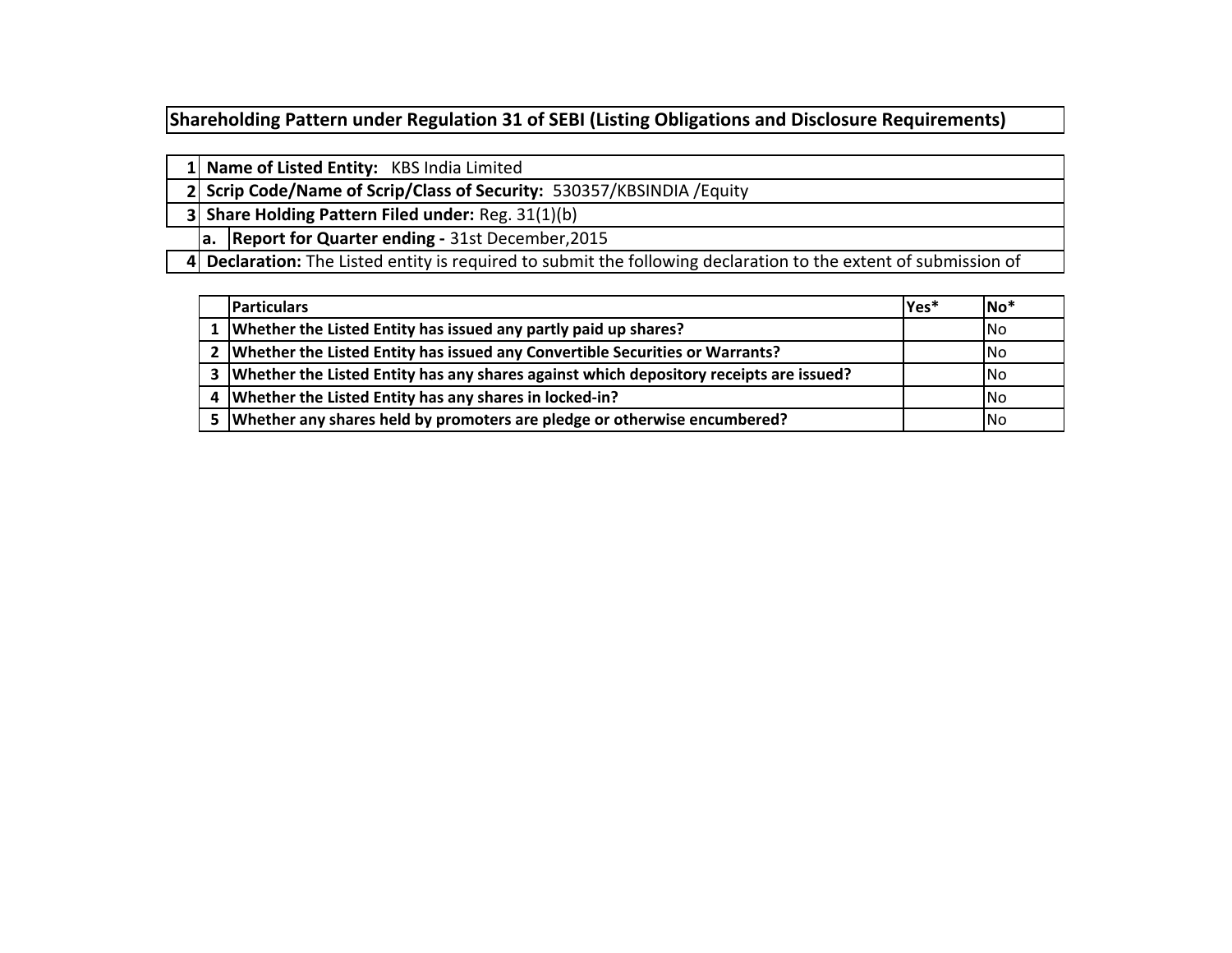**Table I - Summary Statement holding of specified securities**

**Class EquityClass eg: y Total (A) Promoter & Promoter Group**<mark>p | 5| 3113128 | 0| 0| 3113128 36.5340| 3113128| 0| 3113128| 36.5340| 0 0 00000| 0 0.0000| 0 0.0000| 0 0.0000</mark> **(B)**(B) Public<br> **Public**<br> **Public**  $\sim$  747 7 5408060 0 0 5408060 63.4660 5408060 0 5408060 63.4660 0 63.4660 0 0.0000 NA 1 5264500 **Non Promoter - Non Public** 0 00.0000 0 0 00000 0 0.0000 0 0.0000 0 0.0000 0 0.0000 0 0.0000 0 0.0000 0 0.0000 0 0 0.0000 0 0 0.000 0 0 0. **(C1) Shares Underlying DRs** $\sim$  0 0 0 0 0 0 0 0.0000 0 0 0 0.0000 NA A 0.0000 0 0.0000 NA 0 **(C2) Shares Held By Employee Trust**<u>t open of only of the compact of the compact of the compact of the compact of the compact of the compact of th</u> 0 NA 0 **Total 752 <sup>8521188</sup> <sup>0</sup> <sup>0</sup> <sup>8521188</sup> <sup>100</sup> <sup>8521188</sup> 0.0000 <sup>8521188</sup> <sup>100</sup> 0.0000 <sup>100</sup> 0.0000 0.0000 0.0000 0.0000 <sup>8377628</sup> No. of fully paid up equity Partly paid-up shares heldAs a % of total Shares held(b)No. of equity shares heldNo. of shares underlying Depository ReceiptsTotal nos. shares heldShareholdNumber of Voting Rights held in each class of ing as a % securitiesof total no. of shares (calculate d as per SCRR, 1957)**63.4660 **Number of Locked in sharesNumber of Shares pledged or otherwise encumberedNo. of Shares Underlying Outstanding convertible securities (including Warrants)Shareholding , as a % assuming full conversion of convertible securities ( as a percentage of diluted share** 36.5340 63.4660 NA NANA $0.0000$ NA**Category Category of shareholder Nos. of shareholdersNo. (a)Number of equity shares held in dematerialised formNo of Voting Rights <b>Total as a convertible** *CONVETSION* **CONVETSION CONVETSION CONVETSION CONVETSION CONVETSION CONVETSION CONVETSION CONVETSION CONVETSION CONVETSION CONVETSION % of (A+B+C)No. (a) As a % of total Shares held(b)**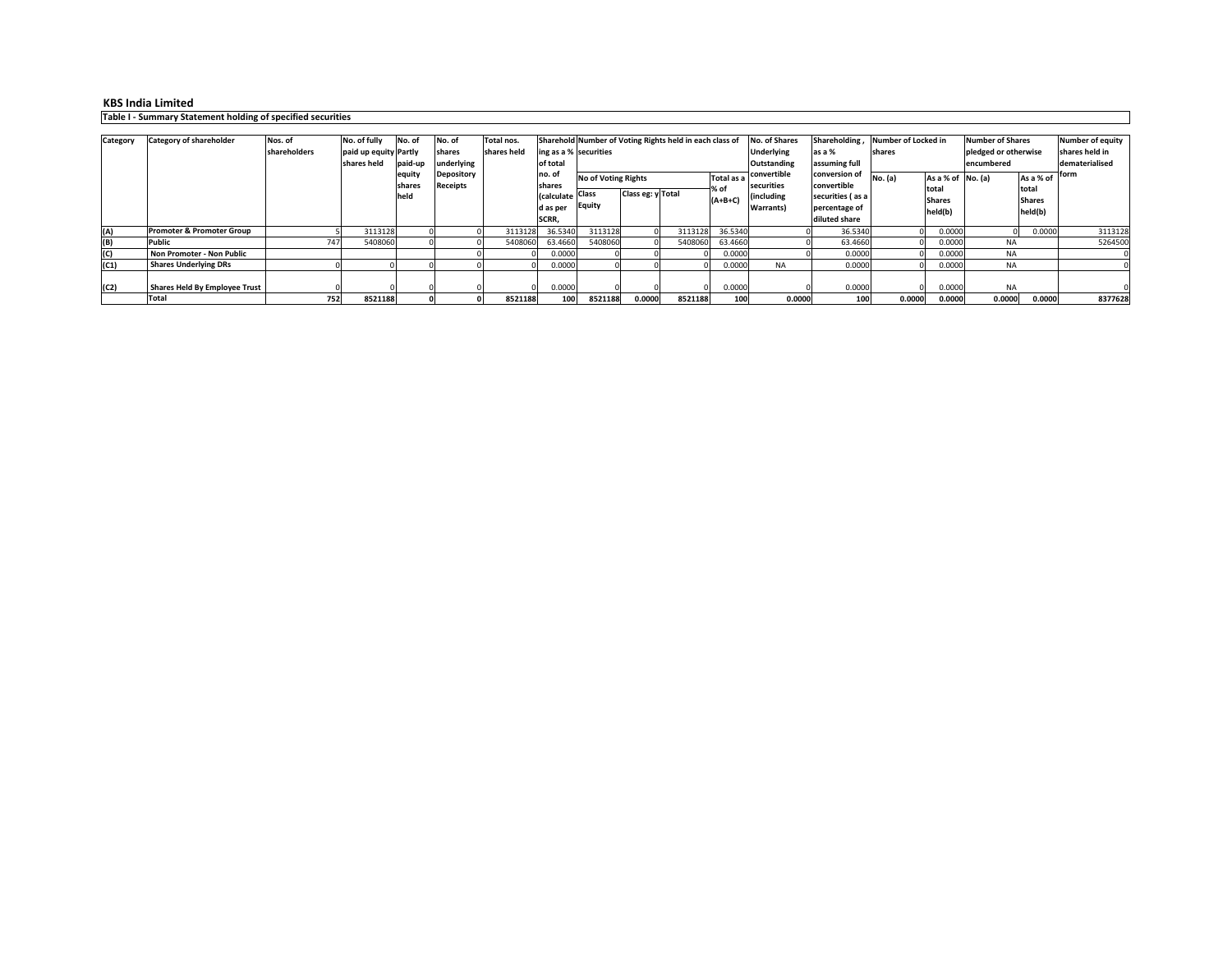**Table II (I)(a)- Statement showing shareholding pattern of the Promoter and Promoter Group**

|     | Category & Name of the<br><b>Shareholders</b> | Nos. of<br>shareholders | No. of fully<br>paid up<br>equity<br>shares held | No. of<br>Partly<br>paid-up<br>equity | No. of<br>shares<br>underlyin  | Total nos. | Shareholding Number of Voting Rights held in each class<br>shares heldS as a % of total of securities<br>no. of shares |                 |           |              |                                 | No. of Shares<br><b>Underlying</b><br><b>Outstanding</b><br>convertible | Shareholding, as a % Number of Locked in<br>assuming full<br>conversion of<br>convertible securities No. (a) |              | shares                                                 | <b>Number of Shares</b><br>pledged or otherwise equity shares<br>encumbered |                                                | <b>Number of</b><br>held in<br>dematerialise |
|-----|-----------------------------------------------|-------------------------|--------------------------------------------------|---------------------------------------|--------------------------------|------------|------------------------------------------------------------------------------------------------------------------------|-----------------|-----------|--------------|---------------------------------|-------------------------------------------------------------------------|--------------------------------------------------------------------------------------------------------------|--------------|--------------------------------------------------------|-----------------------------------------------------------------------------|------------------------------------------------|----------------------------------------------|
|     |                                               |                         |                                                  | shares<br>held                        | <b>Depositor</b><br>y Receipts |            | (calculated as No of Voting Rights<br>per SCRR,<br>1957)                                                               |                 |           |              | Total as a<br>% of<br>$(A+B+C)$ | securities<br>(including<br><b>Warrants)</b>                            | (as a percentage of<br>diluted share capital)                                                                |              | As a % of No. (a)<br>total<br><b>Shares</b><br>held(b) |                                                                             | As a % of<br>total<br><b>Shares</b><br>held(b) | d form                                       |
|     |                                               |                         |                                                  |                                       |                                |            |                                                                                                                        | <b>Class</b>    | Class eg: | <b>Total</b> |                                 |                                                                         |                                                                                                              |              |                                                        |                                                                             |                                                |                                              |
|     | Indian                                        |                         |                                                  |                                       |                                |            |                                                                                                                        |                 |           |              |                                 |                                                                         |                                                                                                              |              |                                                        |                                                                             |                                                |                                              |
|     | Individuals / Hindu Undivided                 |                         |                                                  |                                       |                                |            |                                                                                                                        |                 |           |              |                                 |                                                                         |                                                                                                              |              |                                                        |                                                                             |                                                |                                              |
| (a) | Family                                        |                         | 3113128                                          |                                       |                                | 3113128    | 36.5340                                                                                                                | 3113128         | 0.0000    | 3113128      | 36.5340                         | 0.0000                                                                  | 36.5340                                                                                                      | 0.0000       | 0.0000                                                 | 0.0000                                                                      | 0.0000                                         | 3113128                                      |
|     | <b>Tushar Suresh Shah</b>                     |                         | 2209688                                          |                                       |                                | 2209688    | 25.9317                                                                                                                | 2209688         |           | 2209688      | 25.9317                         |                                                                         | 25.9317                                                                                                      |              | 0.0000                                                 |                                                                             | 0.0000                                         | 2209688                                      |
|     | Madhu Suresh Shah                             |                         | 881220                                           |                                       |                                | 881220     | 10.3415                                                                                                                | 881220          |           | 881220       | 10.3415                         |                                                                         | 10.3415                                                                                                      |              | 0.0000                                                 |                                                                             | 0.0000                                         | 881220                                       |
|     | Tanya Tushar Shah                             |                         | 20000                                            |                                       |                                | 20000      | 0.2347                                                                                                                 | 20000           |           | 20000        | 0.2347                          |                                                                         | 0.2347                                                                                                       |              | 0.0000                                                 |                                                                             | 0.0000                                         | 20000                                        |
|     | Namita Tushar Shah                            |                         | 1120                                             |                                       |                                | 1120       | 0.0131                                                                                                                 | 1120            |           | 1120         | 0.0131                          |                                                                         | 0.0131                                                                                                       |              | 0.0000                                                 |                                                                             | 0.0000                                         | 1120                                         |
|     | <b>Tanay Tushar Shah</b>                      |                         | 1100                                             |                                       |                                | 1100       | 0.0129                                                                                                                 | 1100            |           | 1100         | 0.0129                          | $\Omega$                                                                | 0.0129                                                                                                       |              | 0.0000                                                 |                                                                             | 0.0000                                         | 1100                                         |
|     | <b>Central Government / State</b>             |                         |                                                  |                                       |                                |            |                                                                                                                        |                 |           |              |                                 |                                                                         |                                                                                                              |              |                                                        |                                                                             |                                                |                                              |
| (b) | Government(s)                                 |                         |                                                  |                                       |                                |            | 0.0000                                                                                                                 |                 |           |              | 0.0000                          |                                                                         | 0.0000                                                                                                       |              | 0.0000                                                 |                                                                             | 0.0000                                         | 0                                            |
|     |                                               |                         |                                                  |                                       |                                |            |                                                                                                                        |                 |           |              |                                 |                                                                         |                                                                                                              |              |                                                        |                                                                             |                                                |                                              |
| (c) | <b>Financial Institutions / Banks</b>         |                         |                                                  |                                       |                                |            | 0.0000                                                                                                                 |                 |           |              | 0.0000                          |                                                                         | 0.0000                                                                                                       |              | 0.0000                                                 |                                                                             | 0.0000                                         |                                              |
| (d) | Any Other (Specify)                           | $\Omega$                |                                                  |                                       |                                |            | 0.0000                                                                                                                 |                 |           |              | 0.0000                          |                                                                         | 0.0000                                                                                                       |              | 0.0000                                                 |                                                                             | 0.0000                                         | $\Omega$                                     |
|     | Sub Total (A)(1)                              |                         | 3113128                                          |                                       |                                | 3113128    | 36.5340                                                                                                                | 3113128         |           | 3113128      | 36.5340                         |                                                                         | 36.5340                                                                                                      |              |                                                        |                                                                             |                                                | 3113128                                      |
|     | Foreign                                       |                         |                                                  |                                       |                                |            |                                                                                                                        |                 |           |              |                                 |                                                                         |                                                                                                              |              |                                                        |                                                                             |                                                |                                              |
|     | <b>Individuals (Non-Resident</b>              |                         |                                                  |                                       |                                |            |                                                                                                                        |                 |           |              |                                 |                                                                         |                                                                                                              |              |                                                        |                                                                             |                                                |                                              |
|     | ndividuals / Foreign                          |                         |                                                  |                                       |                                |            |                                                                                                                        |                 |           |              |                                 |                                                                         |                                                                                                              |              |                                                        |                                                                             |                                                |                                              |
| (a) | Individuals)                                  |                         |                                                  |                                       |                                |            | 0.0000                                                                                                                 |                 |           |              | 0.0000                          |                                                                         | 0.0000                                                                                                       |              | 0.0000                                                 |                                                                             | 0.0000                                         |                                              |
| (b) | Government                                    | $\Omega$                |                                                  |                                       |                                |            | 0.0000                                                                                                                 |                 |           |              | 0.0000                          |                                                                         | 0.0000                                                                                                       | $\mathbf{r}$ | 0.0000                                                 |                                                                             | 0.0000                                         | $\Omega$                                     |
| (c) | <b>Institutions</b>                           | $\Omega$                | $\Omega$                                         |                                       |                                | 0.         | 0.0000                                                                                                                 |                 |           |              | 0.0000                          | $\Omega$                                                                | 0.0000                                                                                                       | $\mathbf{r}$ | 0.0000                                                 |                                                                             | 0.0000                                         | $\Omega$                                     |
| (d) | Foreign Portfolio Investor                    | $\Omega$                | n                                                |                                       |                                |            | 0.0000                                                                                                                 |                 |           |              | 0.0000                          | $\Omega$                                                                | 0.0000                                                                                                       | $\mathbf{r}$ | 0.0000                                                 |                                                                             | 0.0000                                         | $\mathbf{0}$                                 |
| (e) | Any Other (Specify)                           | $\mathbf{0}$            | $\Omega$                                         |                                       |                                |            | 0.0000                                                                                                                 |                 |           |              | 0.0000                          | 0                                                                       | 0.0000                                                                                                       | $\sqrt{2}$   | 0.0000                                                 |                                                                             | 0.0000                                         | $\Omega$                                     |
|     | Sub Total (A)(2)                              | $\Omega$                |                                                  |                                       |                                |            |                                                                                                                        |                 |           |              |                                 |                                                                         |                                                                                                              |              |                                                        |                                                                             |                                                |                                              |
|     | <b>Total Shareholding Of</b>                  |                         |                                                  |                                       |                                |            |                                                                                                                        |                 |           |              |                                 |                                                                         |                                                                                                              |              |                                                        |                                                                             |                                                |                                              |
|     | <b>Promoter And Promoter Group</b>            |                         |                                                  |                                       |                                |            |                                                                                                                        |                 |           |              |                                 |                                                                         |                                                                                                              |              |                                                        |                                                                             |                                                |                                              |
|     | (A)= (A)(1)+(A)(2)                            |                         | 3113128                                          |                                       |                                | 3113128    |                                                                                                                        | 36.5340 3113128 |           |              | 3113128 36.53397                |                                                                         | 36.5340                                                                                                      |              |                                                        |                                                                             |                                                | 3113128                                      |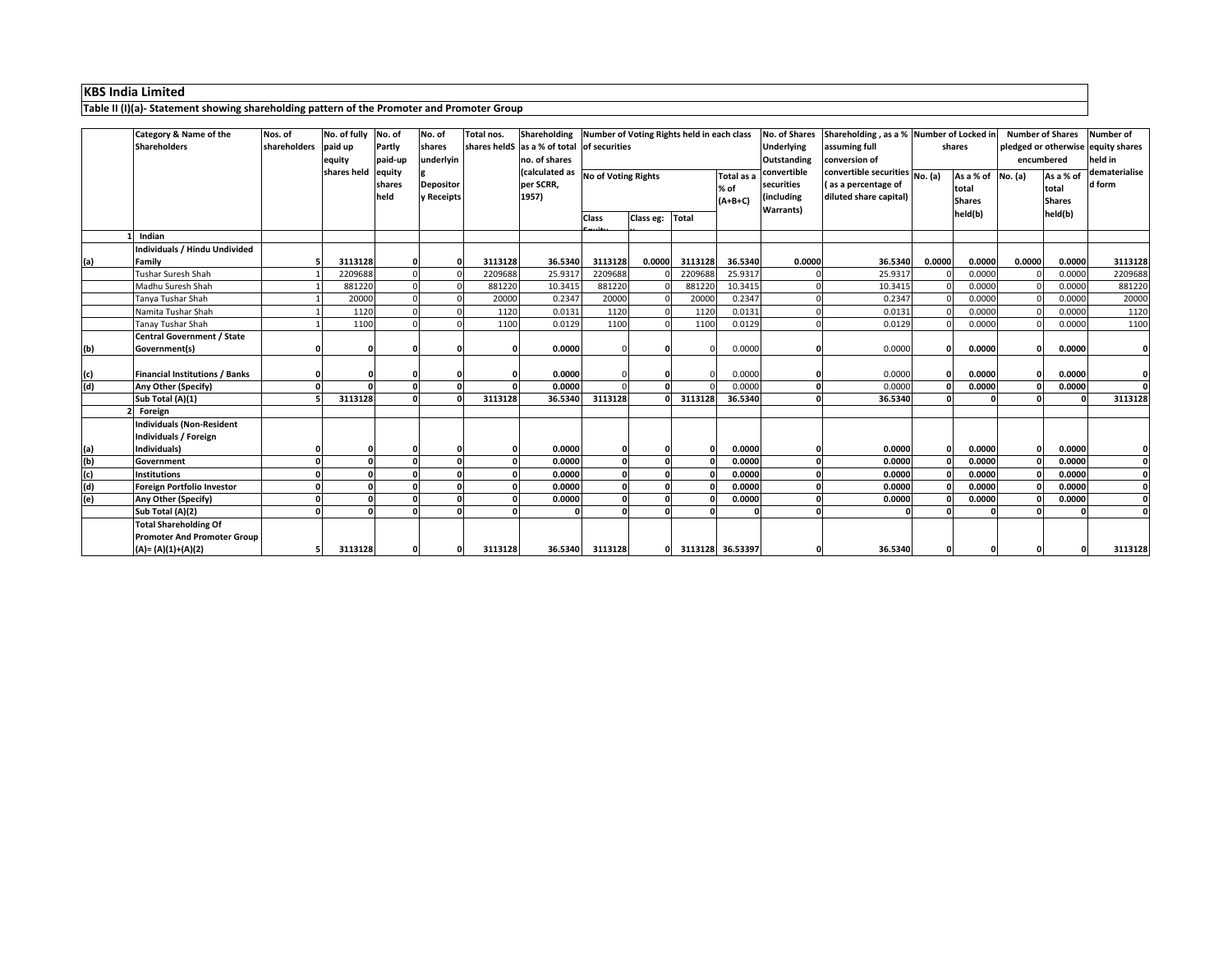#### **Table III - Statement showing shareholding pattern of the Public shareholder**

| Sr. | Category & Name of                         | Nos. of                 | No. of fully                | No. of   | No. of shares            | Total nos.       | Shareholding     | Number of Voting Rights held in each   |              |                  | No. of Shares               | Shareholding            | Number of Locked in |              | <b>Number of Shares</b> | Number of              |                  |
|-----|--------------------------------------------|-------------------------|-----------------------------|----------|--------------------------|------------------|------------------|----------------------------------------|--------------|------------------|-----------------------------|-------------------------|---------------------|--------------|-------------------------|------------------------|------------------|
| No. | shareholders                               |                         | shareholders paid up equity | Partly   | underlying               | shares heldS     | as a % of        | class of securities                    |              |                  | <b>Underlying</b><br>as a % |                         | shares              |              | pledged or              | equity shares          |                  |
|     |                                            |                         | shares held                 | paid-up  | Depository               |                  | total no. of     |                                        |              |                  | Outstanding                 | assuming full           |                     |              | otherwise               | held in                |                  |
|     |                                            |                         |                             | equity   | Receipts                 |                  | shares           | No of Voting Rights<br><b>Total</b> as |              |                  | convertible                 | conversion of           | No. (a)             | As a % of    | No. (a)<br>As a % of    | dematerialise          |                  |
|     |                                            |                         |                             | shares   |                          |                  | calculated as    | a % of                                 |              | securities       | convertible                 |                         | total               | total        | d form                  |                        |                  |
|     |                                            |                         |                             | held     |                          |                  | per SCRR,        | Class                                  | Class eg:    | <b>Total</b>     | $(A+B+C)$                   | (including              | securities (as a    |              | <b>Shares</b>           | <b>Shares</b>          |                  |
|     | Institutions                               |                         |                             |          |                          |                  |                  |                                        |              |                  |                             |                         |                     |              |                         |                        |                  |
| (a) | <b>Mutual Fund</b>                         | 0                       | 0                           | ŋ        | 0                        | 0                | 0.0000           | O                                      | $\mathbf{0}$ | 0                | 0.0000                      | 0                       | 0.0000              | $\Omega$     | 0.0000                  | <b>NA</b>              | $\mathbf{0}$     |
| (b) | <b>Venture Capital Funds</b>               | n                       |                             |          | $\Omega$                 |                  | 0.0000           | n                                      | $\Omega$     |                  | 0.0000                      | $\Omega$                | 0.0000              |              | 0.0000                  | <b>NA</b>              | $\mathbf{0}$     |
| (c) | <b>Alternate Investment Funds</b>          | O.                      |                             |          | $\Omega$                 | $\Omega$         | 0.0000           | <sub>n</sub>                           | $\Omega$     |                  | 0.0000                      | $\Omega$                | 0.0000              |              | 0.0000                  | <b>NA</b>              | $\Omega$         |
|     | <b>Foreign Venture Capital</b>             |                         |                             |          |                          |                  |                  |                                        |              |                  |                             |                         |                     |              |                         |                        |                  |
| (d) | <b>Investors</b>                           | n                       |                             |          | n                        |                  | 0.0000           |                                        | $\mathbf{0}$ |                  | 0.0000                      | 0                       | 0.0000              | ſ            | 0.0000                  | <b>NA</b>              | $\mathbf{0}$     |
| (e) | Foreign Portfolio Investor                 | $\Omega$                |                             | O        | $\Omega$                 | $\Omega$         | 0.0000           | 0                                      | $\mathbf{o}$ |                  | 0.0000                      | $\Omega$                | 0.0000              |              | 0.0000                  | <b>NA</b>              | $\mathbf{0}$     |
| (f) | <b>Financial Institutions / Banks</b>      | 0                       |                             | $\Omega$ | 0                        | <sub>0</sub>     | 0.0000           | O.                                     | $\mathbf 0$  |                  | 0.0000                      | $\mathbf{0}$            | 0.0000              |              | 0.0000                  | <b>NA</b>              | $\mathbf{0}$     |
| (g) | <b>Insurance Companies</b>                 | $\Omega$                |                             | O        | $\Omega$                 | $\Omega$         | 0.0000           | $\Omega$                               | $\Omega$     |                  | 0.0000                      | $\Omega$                | 0.0000              | $\mathbf{r}$ | 0.0000                  | <b>NA</b>              | $\mathbf 0$      |
|     |                                            |                         |                             |          |                          |                  |                  |                                        |              |                  |                             |                         |                     |              |                         |                        |                  |
| (h) | <b>Provident Funds/ Pension Funds</b>      | O                       |                             |          | 0                        |                  | 0.0000           |                                        | $\Omega$     |                  | 0.0000                      |                         | 0.0000              |              | 0.0000                  | <b>NA</b>              | $\Omega$         |
|     | Any Other (Specify)                        | 1                       | 145414                      | $\Omega$ | $\mathbf{0}$             | 145414           | 1.7065           | 145414                                 | 0.0000       | 145414           | 1.7065                      | 0.0000                  | 1.7065              | 0.0000       | 0.0000                  | <b>NA</b>              | 145414           |
|     |                                            |                         |                             |          |                          |                  |                  |                                        |              |                  |                             |                         |                     |              |                         |                        |                  |
|     | <b>Foreign Institutional Investors</b>     | $\mathbf{1}$            | 145414                      |          | $\Omega$                 | 145414           | 1.7065           | 145414                                 | $\Omega$     | 14541            | 1.7065                      | $\mathbf 0$             | 1.7065              |              | 0.0000                  | <b>NA</b>              | 145414           |
|     | Ares Diversified Dr                        |                         | 14541                       |          | $\Omega$                 | 14541            | 1.7065           | 145414                                 |              | 14541            | 1.7065                      | $\epsilon$              | 1.7065              |              | 0.000                   | <b>NA</b>              | 145414           |
|     | Sub Total (B)(1)                           | $\mathbf{1}$            | 145414                      | $\Omega$ | $\mathbf{0}$             | 145414           | 1.7065           | 145414                                 | $\mathbf{0}$ | 145414           | 1.7065                      | $\mathbf{0}$            | 1.7065              | $\mathbf 0$  |                         | <b>NA</b>              | 145414           |
|     | Central Government/ State                  |                         |                             |          |                          |                  |                  |                                        |              |                  |                             |                         |                     |              |                         |                        |                  |
|     | Government(s)/ President of                |                         |                             |          |                          |                  |                  |                                        |              |                  |                             |                         |                     |              |                         |                        |                  |
|     | India                                      | 0                       |                             |          |                          |                  | 0.0000           |                                        | 0            |                  | 0.0000                      | 0                       | 0.0000              | C            | 0.0000                  | <b>NA</b>              |                  |
|     | Sub Total (B)(2)                           | $\Omega$                |                             | O        | $\Omega$                 |                  |                  | n                                      | $\Omega$     |                  |                             | $\mathbf 0$             |                     | $\Omega$     |                         | <b>NA</b>              |                  |
|     | <b>Non-Institutions</b>                    |                         |                             |          |                          |                  |                  |                                        |              |                  |                             |                         |                     |              |                         |                        |                  |
| (a) | <b>Individuals</b>                         | 689                     | 3296849                     |          | 0                        | 3296849          | 38.6900          | 3296849                                |              |                  | 3296849 38.6900             | $\Omega$                | 38.6900             | $\sqrt{2}$   | 0.0000                  | <b>NA</b>              | 3153389          |
|     | Individual shareholders holding            |                         |                             |          |                          |                  |                  |                                        |              |                  |                             |                         |                     |              |                         |                        |                  |
|     | nominal share capital up to Rs. 2          |                         |                             |          |                          |                  |                  |                                        |              |                  |                             |                         |                     |              |                         |                        |                  |
|     | lakhs.                                     | 672                     | 804047                      |          | 0                        | 804047           | 9.4359           | 804047                                 | $\mathbf 0$  | 804047           | 9.4359                      | 0                       | 9.4359              | $\Omega$     | 0.0000                  | <b>NA</b>              | 685587           |
|     | ii. Individual shareholders                |                         |                             |          |                          |                  |                  |                                        |              |                  |                             |                         |                     |              |                         |                        |                  |
|     | holding nominal share capital in           |                         |                             |          |                          |                  |                  |                                        |              |                  |                             |                         |                     |              |                         |                        |                  |
|     | excess of Rs. 2 lakhs.                     | 17                      | 2492802                     |          | 0                        | 2492802          | 29.2542          | 2492802                                |              |                  | 2492802 29.2542             | $\mathbf{0}$            | 29.2542             | $\Omega$     | 0.0000                  | <b>NA</b>              | 2467802          |
|     | Bhavana Mukesh Motasha                     | $\mathbf{1}$            | 432149                      |          | $\Omega$                 | 432149           | 5.0715           | 432149                                 |              | 432149           | 5.071                       | $\Omega$                | 5.0715              |              | 0.000                   | <b>NA</b>              | 432149           |
|     | Sandeep P Shah<br>Vaishali Jignesh Kanakia | $\mathbf{1}$            | 432143<br>137793            | $\Omega$ | $\Omega$<br>$\mathbf{0}$ | 432143<br>137793 | 5.0714<br>1.6171 | 43214<br>137793                        |              | 432143<br>137793 | 5.071<br>1.617              | $\Omega$<br>$\mathbf 0$ | 5.0714<br>1.6171    |              | 0.000<br>0.000          | <b>NA</b><br><b>NA</b> | 432143<br>137793 |
|     | Yogesh H Chandawala                        | $\mathbf{1}$            | 1047769                     |          | $\mathbf 0$              | 1047769          | 12.2960          | 1047769                                |              | 1047769          | 12.2960                     | $\Omega$                | 12.2960             |              | 0.000                   | <b>NA</b>              | 1047769          |
| (b) | <b>NBFCs registered with RBI</b>           | 0                       |                             | O        | $\Omega$                 | $\Omega$         | 0.0000           | U                                      | $\mathbf 0$  |                  | 0.0000                      | $\Omega$                | 0.0000              |              | 0.0000                  | <b>NA</b>              | $\mathbf 0$      |
| (c) | <b>Employee Trusts</b>                     | 0                       |                             |          | $\Omega$                 | $\Omega$         | 0.0000           | n                                      | $\Omega$     |                  | 0.0000                      | $\Omega$                | 0.0000              |              | 0.0000                  | <b>NA</b>              | $\Omega$         |
|     |                                            |                         |                             |          |                          |                  |                  |                                        |              |                  |                             |                         |                     |              |                         |                        |                  |
|     | <b>Overseas Depositories(holding</b>       |                         |                             |          |                          |                  |                  |                                        |              |                  |                             |                         |                     |              |                         |                        |                  |
| (d) | DRs) (balancing figure)                    | n                       |                             |          | O                        |                  | 0.0000           |                                        |              |                  | 0.0000                      | O                       | 0.0000              |              | 0.0000                  | <b>NA</b>              |                  |
| (e) | Any Other (Specify)                        | 57                      | 1965797                     | O        | 0                        | 1965797          | 23.0695          | 1965797                                | 0.0000       | 1965797          | 23.0695                     | 0.0000                  | 23.0695             | 0.0000       | 0.0000                  | <b>NA</b>              | 1965697          |
|     | Director-Ketan Babulal Shah                | $\mathbf{1}$            | 900000                      | 0        | $\mathbf 0$              | 900000           | 10.5619          | 900000                                 |              | 900000           | 10.5619                     | 0                       | 10.5619             |              | 0.000                   | <b>NA</b>              | 900000           |
|     | <b>Hindu Undivided Family</b>              | 18                      | 286927                      | $\Omega$ | $\mathbf{0}$             | 286927           | 3.3672           | 286927                                 |              | 286927           | 3.3672                      | $\mathbf 0$             | 3.3672              |              | 0.0000                  | <b>NA</b>              | 286927           |
|     | Manoj Bhimshi Gala                         |                         | 186430                      |          | $\Omega$                 | 186430           | 2.1878           | 186430                                 |              | 18643            | 2.1878                      | $\Omega$                | 2.1878              |              | 0.0000                  | <b>NA</b>              | 186430           |
|     | Non Resident Indians (Repat)               | $\overline{\mathbf{3}}$ | 35951                       | $\Omega$ | $\mathbf{o}$             | 35951            | 0.4219           | 3595                                   |              | 3595             | 0.4219                      | $\mathbf 0$             | 0.4219              | - 0          | 0.0000                  | <b>NA</b>              | 35951            |
|     | <b>Clearing Member</b>                     | 8                       | 536628                      | ol       | $\mathbf{0}$             | 536628           | 6.2976           | 536628                                 |              | 536628           | 6.2976                      | $\mathbf{0}$            | 6.2976              | $\mathbf{r}$ | 0.0000                  | <b>NA</b>              | 536628           |
|     | Sykes & Ray Equities (I) Ltd.              |                         | 481708                      |          | $\Omega$                 | 481708           | 5.6531           | 481708                                 |              | 48170            | 5.653                       | $\Omega$                | 5.6531              |              | 0.0000                  | <b>NA</b>              | 481708           |
|     | <b>Bodies Corporate</b>                    | 27                      | 206291                      | O        | $\mathbf{0}$             | 206291           | 2.4209           | 206291                                 |              | 20629            | 2.4209                      | 0                       | 2.4209              |              | 0.0000                  | <b>NA</b>              | 206191           |
|     | Sub Total (B)(3)                           | 746                     | 5262646                     | ΩI       | $\mathbf{0}$             | 5262646          | 61.7595          | 5262646                                |              | 5262646          | 61.7595                     | 0                       | 61.7595             | $\Omega$     |                         | <b>NA</b>              | 5119086          |
|     | Total Public Shareholding (B)=             |                         |                             |          |                          |                  |                  |                                        |              |                  |                             |                         |                     |              |                         |                        |                  |
|     | (B)(1)+(B)(2)+(B)(3)                       | 747                     | 5408060                     |          | 0                        | 5408060          | 63.4660          | 5408060                                | $\mathbf{0}$ |                  | 5408060 63.4660             | 0                       | 63.4660             |              |                         | ΝA                     | 5264500          |